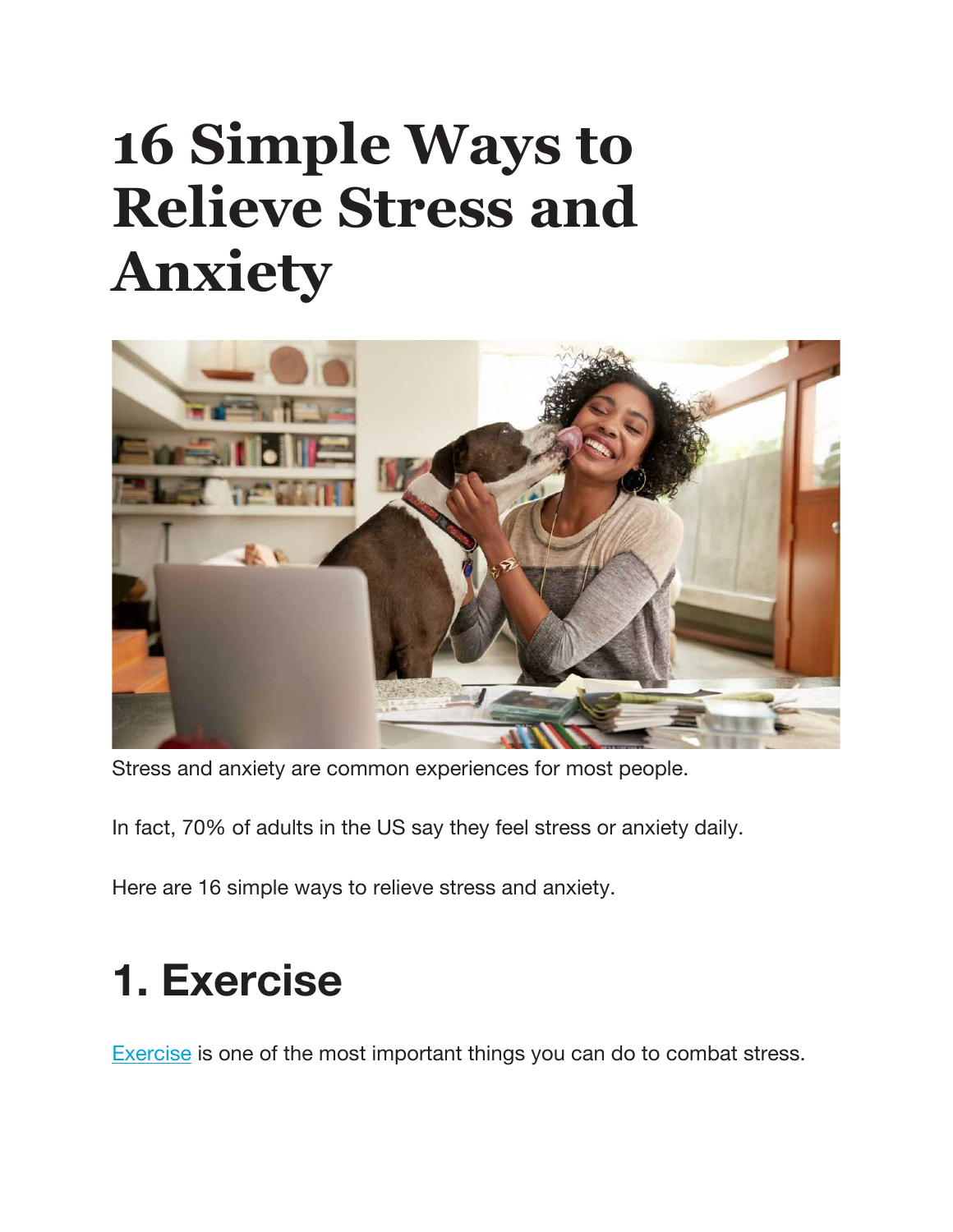It might seem contradictory, but putting physical stress on your body through exercise can relieve mental stress.

The benefits are strongest when you exercise regularly. People who exercise regularly are less likely to experience anxiety than those who don't exercise  $(1).$ 

There are a few reasons behind this:

- **Stress hormones:** Exercise lowers your body's stress hormones such as cortisol — in the long run. It also helps release endorphins, which are chemicals that improve your mood and act as natural painkillers.
- **Sleep:** Exercise can also improve your sleep quality, which can be negatively affected by stress and anxiety.
- **Confidence:** When you exercise regularly, you may feel more competent and confident in your body, which in turn promotes mental wellbeing.

Try to find an exercise routine or activity you enjoy, such as walking, dancing, rock climbing or yoga.

Activities — such as walking or jogging — that involve repetitive movements of large muscle groups can be particularly stress relieving.

**SUMMARY** Regular exercise can help lower stress and anxiety by releasing endorphins and improving your sleep and self-image.

#### **2. Consider Supplements**

Several supplements promote stress and anxiety reduction. Here is a brief overview of some of the most common ones: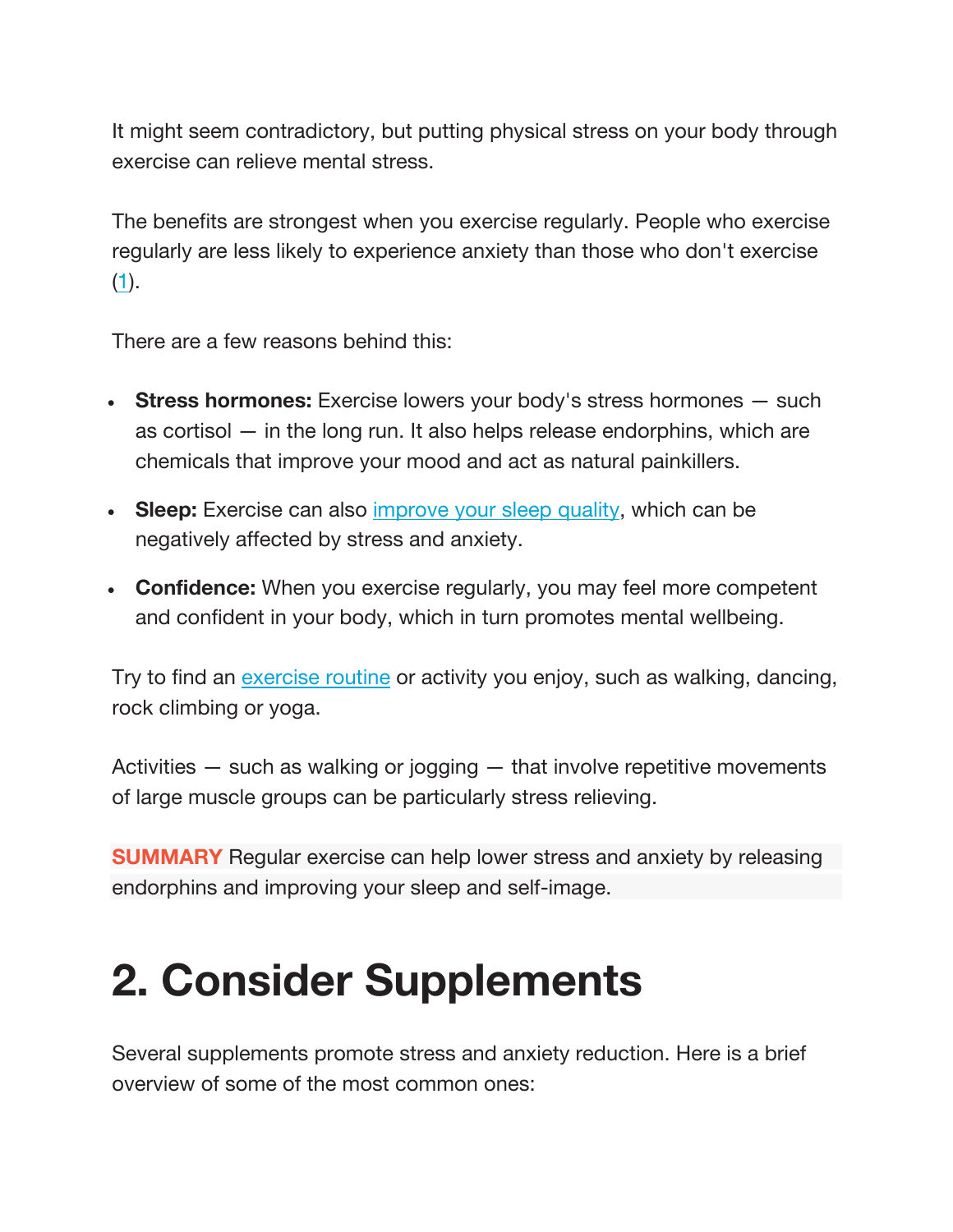- **Lemon balm:** Lemon balm is a member of the mint family that has been studied for its anti-anxiety effects (2).
- **Omega-3 fatty acids:** One study showed that medical students who received omega-3 supplements experienced a 20% reduction in anxiety symptoms  $(3)$ .
- **Ashwagandha:** Ashwagandha is an herb used in Ayurvedic medicine to treat stress and anxiety. Several studies suggest that it's effective (4).
- **Green tea:** Green tea contains many polyphenol antioxidants which provide health benefits. It may lower stress and anxiety by increasing serotonin levels (5).
- **Valerian:** Valerian root is a popular sleep aid due to its tranquilizing effect. It contains valerenic acid, which alters gamma-aminobutyric acid (GABA) receptors to lower anxiety.
- **Kava kava:** Kava kava is a psychoactive member of the pepper family. Long used as a sedative in the South Pacific, it is increasingly used in Europe and the US to treat mild stress and anxiety (6).

Some supplements can interact with medications or have side effects, so you may want to consult with a doctor if you have a medical condition.

**SUMMARY** Certain supplements can reduce stress and anxiety, including ashwagandha, omega-3 fatty acids, green tea and lemon balm.

#### **3. Light a Candle**

Using essential oils or burning a scented candle may help reduce your feelings of stress and anxiety.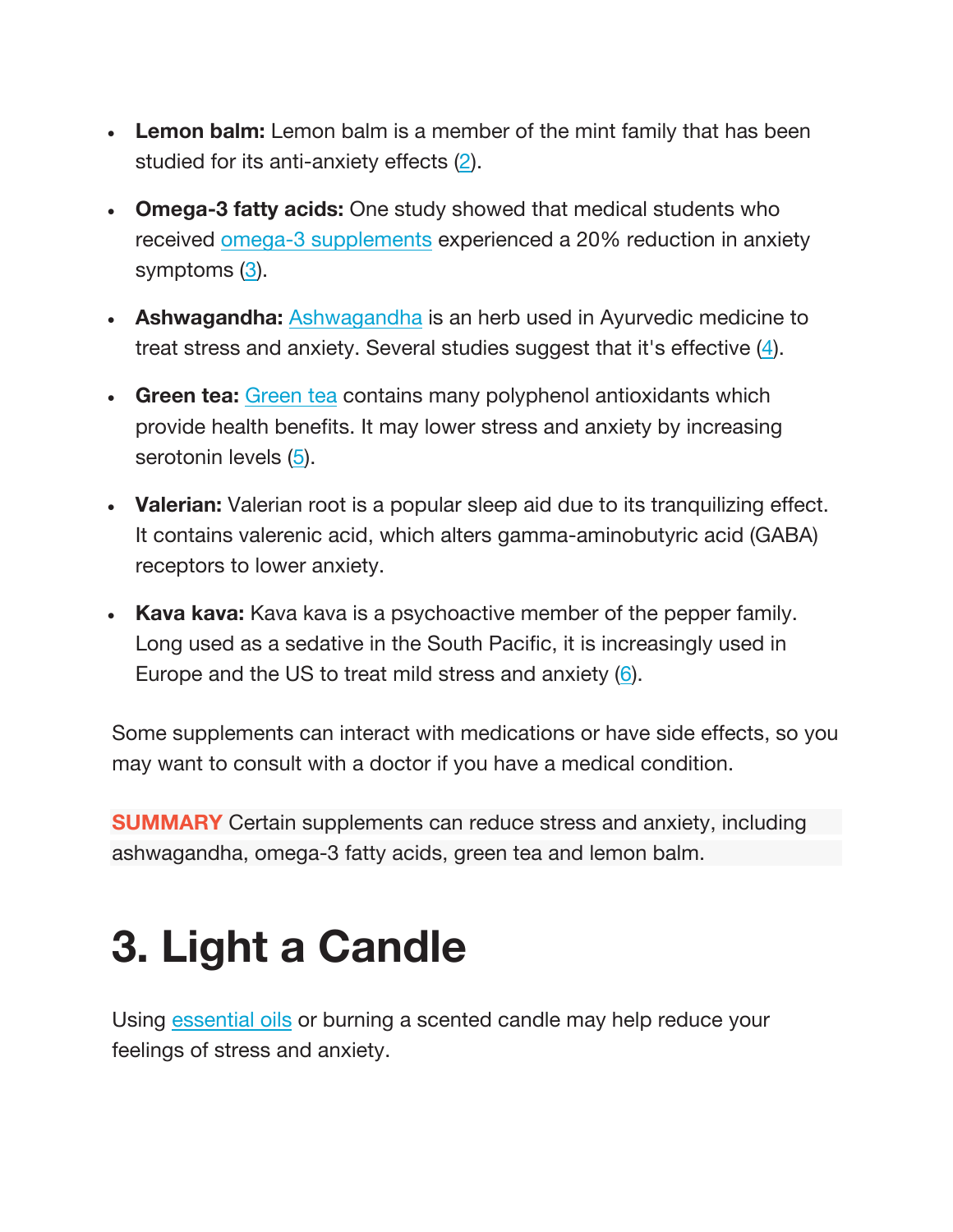Some scents are especially soothing. Here are some of the most calming scents:

- Lavender
- Rose
- **Vetiver**
- Bergamot
- Roman chamomile
- Neroli
- Frankincense
- Sandalwood
- Ylang ylang
- Orange or orange blossom
- **Geranium**

Using scents to treat your mood is called aromatherapy. Several studies show that aromatherapy can decrease anxiety and improve sleep  $(7, 8, 9)$ .

**SUMMARY** Aromatherapy can help lower anxiety and stress. Light a candle or use essential oils to benefit from calming scents.

### **4. Reduce Your Caffeine Intake**

Caffeine is a stimulant found in coffee, tea, chocolate and energy drinks. High doses can increase anxiety (10).

People have different thresholds for how much caffeine they can tolerate.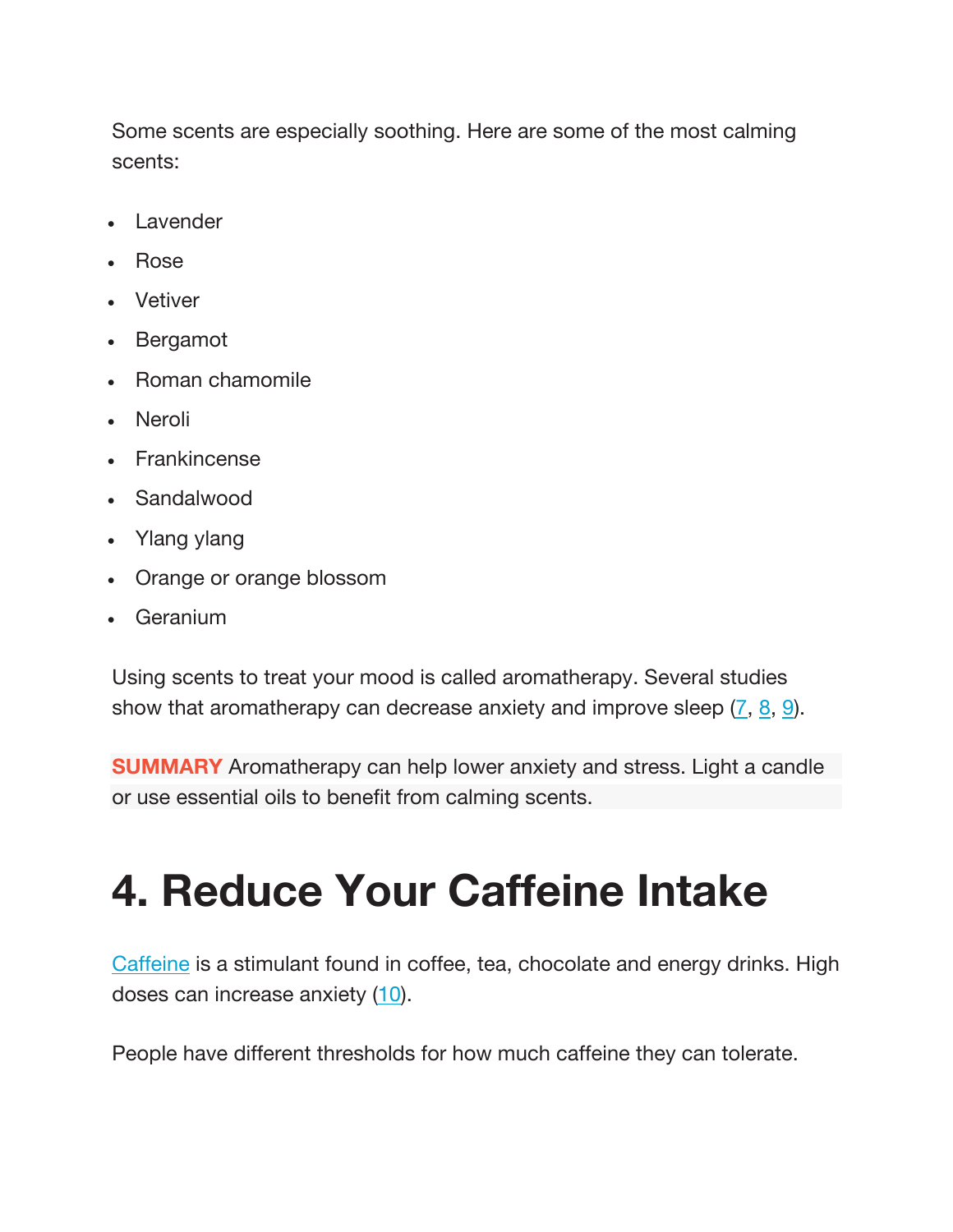If you notice that caffeine makes you jittery or anxious, consider cutting back.

Although many studies show that coffee can be healthy in moderation, it's not for everyone. In general, five or fewer cups per day is considered a moderate amount.

**SUMMARY** High quantities of caffeine can increase stress and anxiety. However, people's sensitivity to caffeine can vary greatly.

#### **5. Write It Down**

One way to handle stress is to write things down.

While recording what you're stressed about is one approach, another is jotting down what you're grateful for.

Gratitude may help relieve stress and anxiety by focusing your thoughts on what's positive in your life.

**SUMMARY** Keeping a journal can help relieve stress and anxiety, especially if you focus on the positive.

#### **6. Chew Gum**

For a super easy and quick stress reliever, try chewing a stick of gum.

One study showed that people who chewed gum had a greater sense of wellbeing and lower stress (11).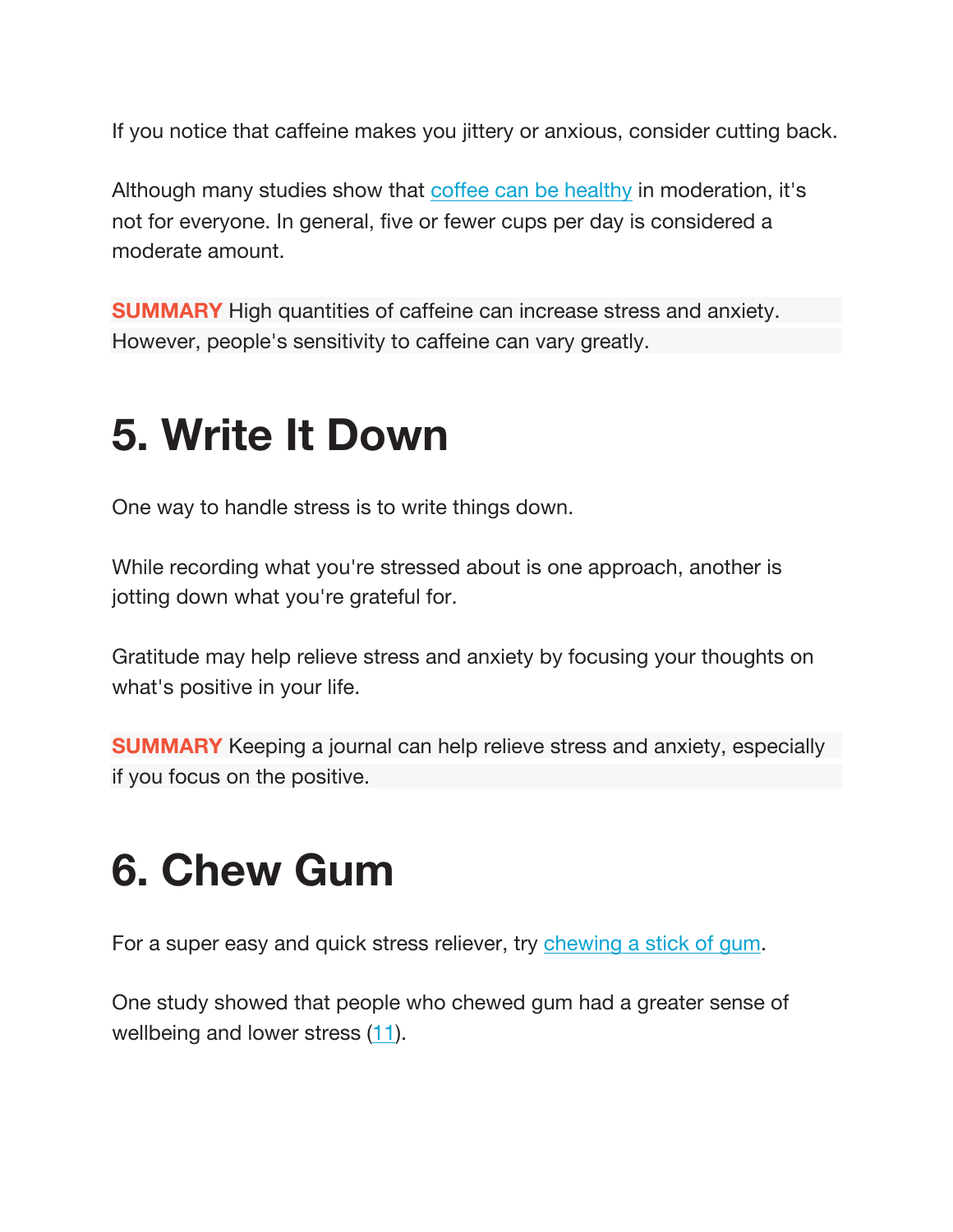One possible explanation is that chewing gum causes brain waves similar to those of relaxed people. Another is that chewing gum promotes blood flow to your brain.

Additionally, one recent study found that stress relief was greatest when people chewed more strongly (12).

**SUMMARY** According to several studies, chewing gum may help you relax. It may also promote wellbeing and reduce stress.

#### **7. Spend Time With Friends and Family**

Social support from friends and family can help you get through stressful times.

Being part of a friend network gives you a sense of belonging and self-worth, which can help you in tough times.

One study found that for women in particular, spending time with friends and children helps release oxytocin, a natural stress reliever. This effect is called "tend and befriend," and is the opposite of the fight-or-flight response (13).

Keep in mind that both men and women benefit from friendship.

Another study found that men and women with the fewest social connections were more likely to suffer from depression and anxiety (14).

**SUMMARY** Having strong social ties may help you get through stressful times and lower your risk of anxiety.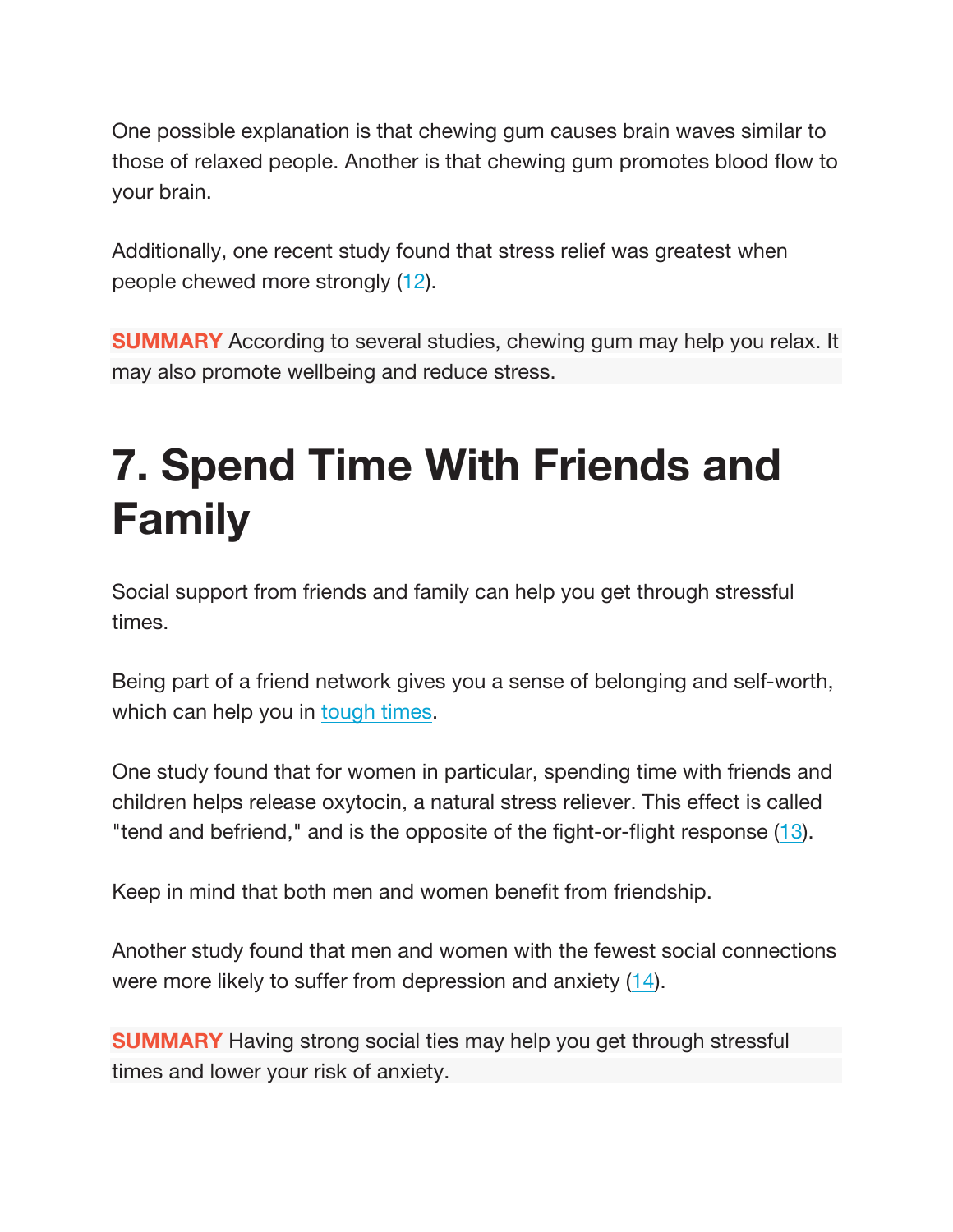## **8. Laugh**

It's hard to feel anxious when you're laughing. It's good for your health, and there are a few ways it may help relieve stress:

- Relieving your stress response.
- Relieving tension by relaxing your muscles.

In the long term, laughter can also help improve your immune system and mood.

A study among people with cancer found that people in the laughter intervention group experienced more stress relief than those who were simply distracted (15).

Try watching a funny TV show or hanging out with friends who make you laugh.

**SUMMARY** Find the humor in everyday life, spend time with funny friends or watch a comedy show to help relieve stress.

### **9. Learn to Say No**

Not all stressors are within your control, but some are.

Take control over the parts of your life that you can change and are causing you stress.

One way to do this may be to say "no" more often.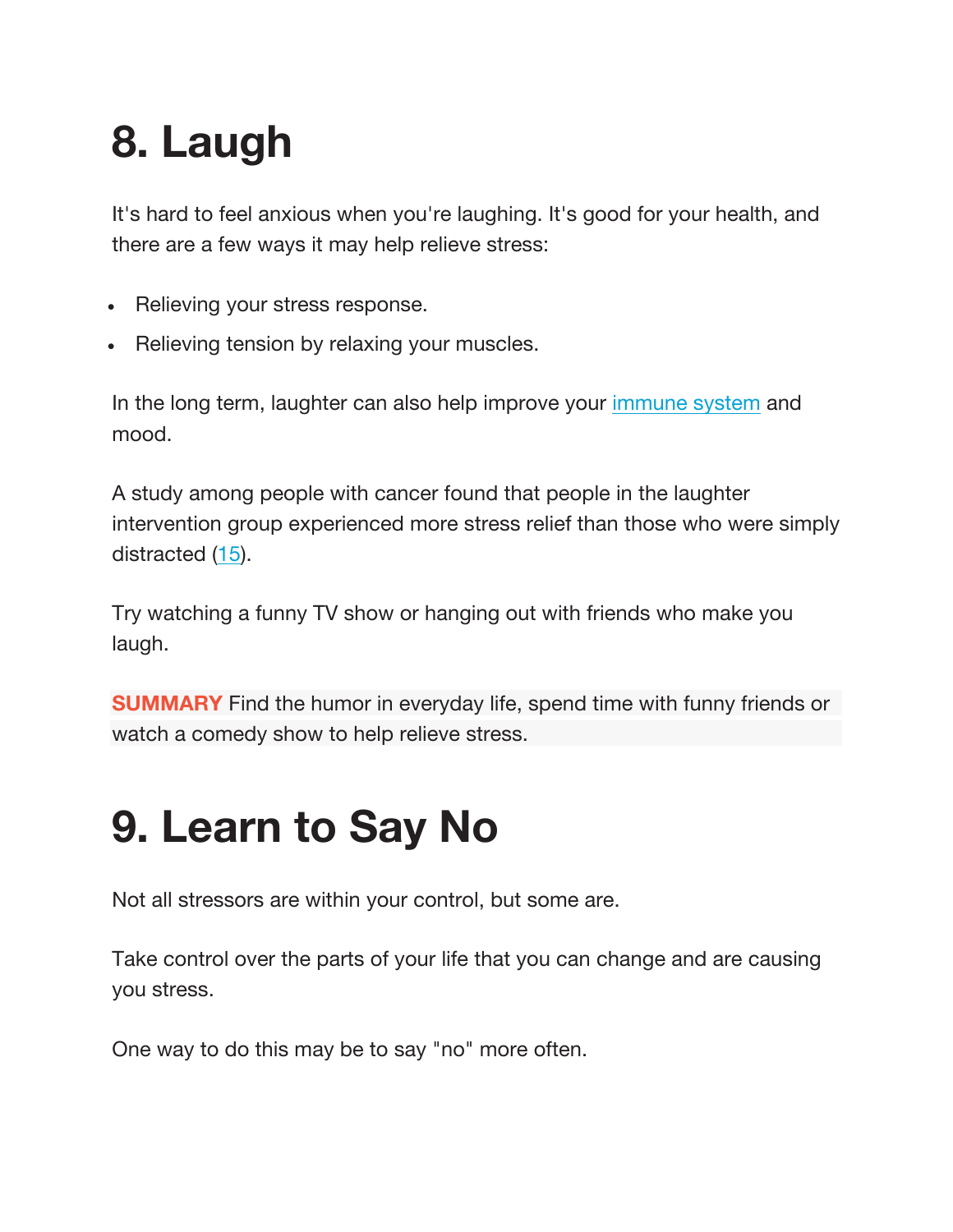This is especially true if you find yourself taking on more than you can handle, as juggling many responsibilities can leave you feeling overwhelmed.

Being selective about what you take on  $-$  and saying no to things that will unnecessarily add to your load — can reduce your stress levels.

**SUMMARY** Try not to take on more than you can handle. Saying no is one way to control your stressors.

#### **10. Learn to Avoid Procrastination**

Another way to take control of your stress is to stay on top of your priorities and stop procrastinating.

Procrastination can lead you to act reactively, leaving you scrambling to catch up. This can cause stress, which negatively affects your health and sleep quality (16).

Get in the habit of making a to-do list organized by priority. Give yourself realistic deadlines and work your way down the list.

Work on the things that need to get done today and give yourself chunks of uninterrupted time, as switching between tasks or multitasking can be stressful itself.

**SUMMARY** Prioritize what needs to get done and make time for it. Staying on top of your to-do list can help ward off procrastination-related stress.

#### **11. Take a Yoga Class**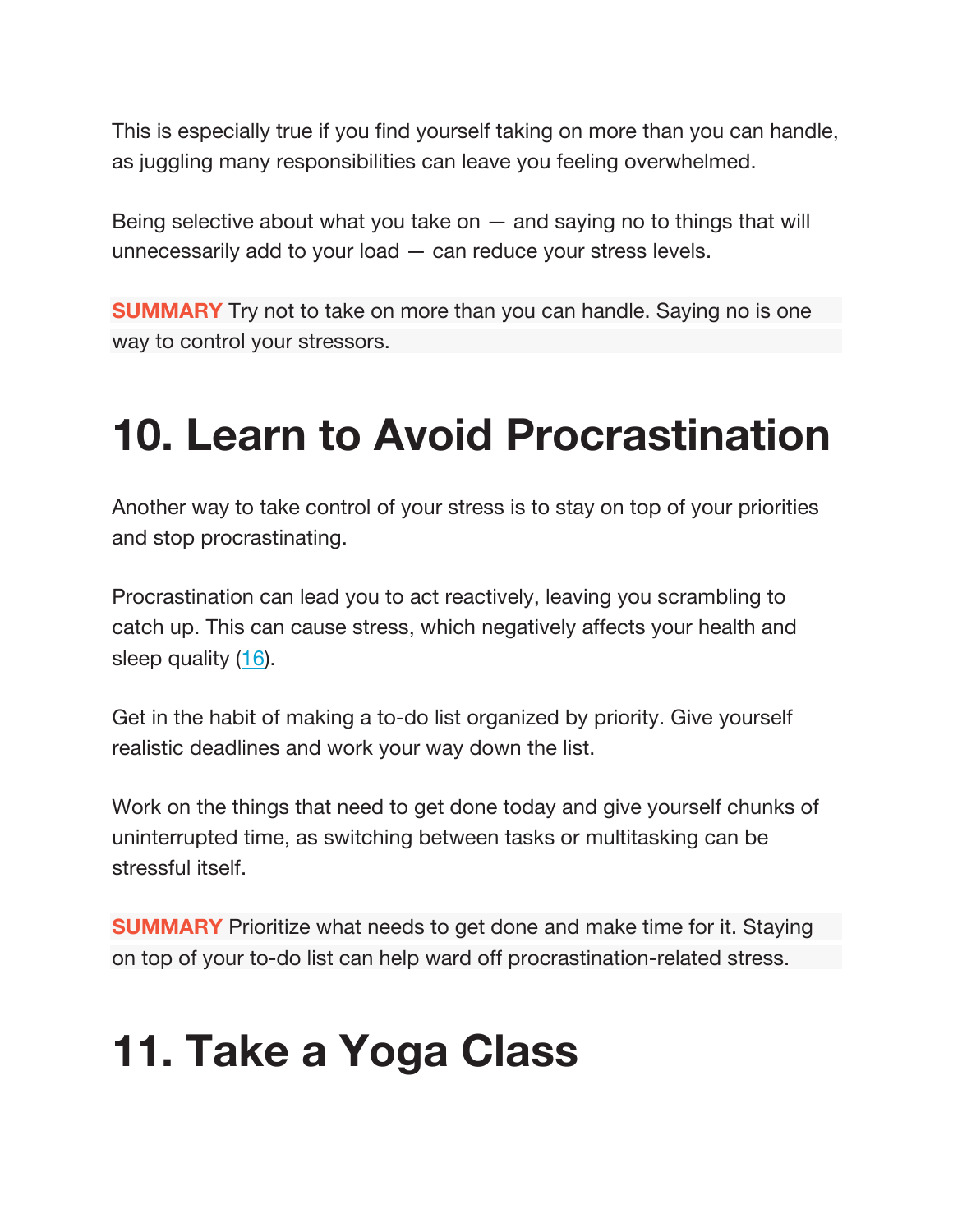Yoga has become a popular method of stress relief and exercise among all age groups.

While yoga styles differ, most share a common goal — to join your body and mind.

Yoga primarily does this by increasing body and breath awareness.

Some studies have examined yoga's effect on mental health. Overall, research has found that yoga can enhance mood and may even be as effective as antidepressant drugs at treating depression and anxiety (17).

However, many of these studies are limited, and there are still questions about how yoga works to achieve stress reduction.

In general, the benefit of yoga for stress and anxiety seems to be related to its effect on your nervous system and stress response.

It may help lower cortisol levels, blood pressure and heart rate and increase gamma-aminobutyric acid (GABA), a neurotransmitter that is lowered in mood disorders.

**SUMMARY** Yoga is widely used for stress reduction. It may help lower stress hormone levels and blood pressure.

## **12. Practice Mindfulness**

Mindfulness describes practices that anchor you to the present moment.

It can help combat the anxiety-inducing effects of negative thinking (18).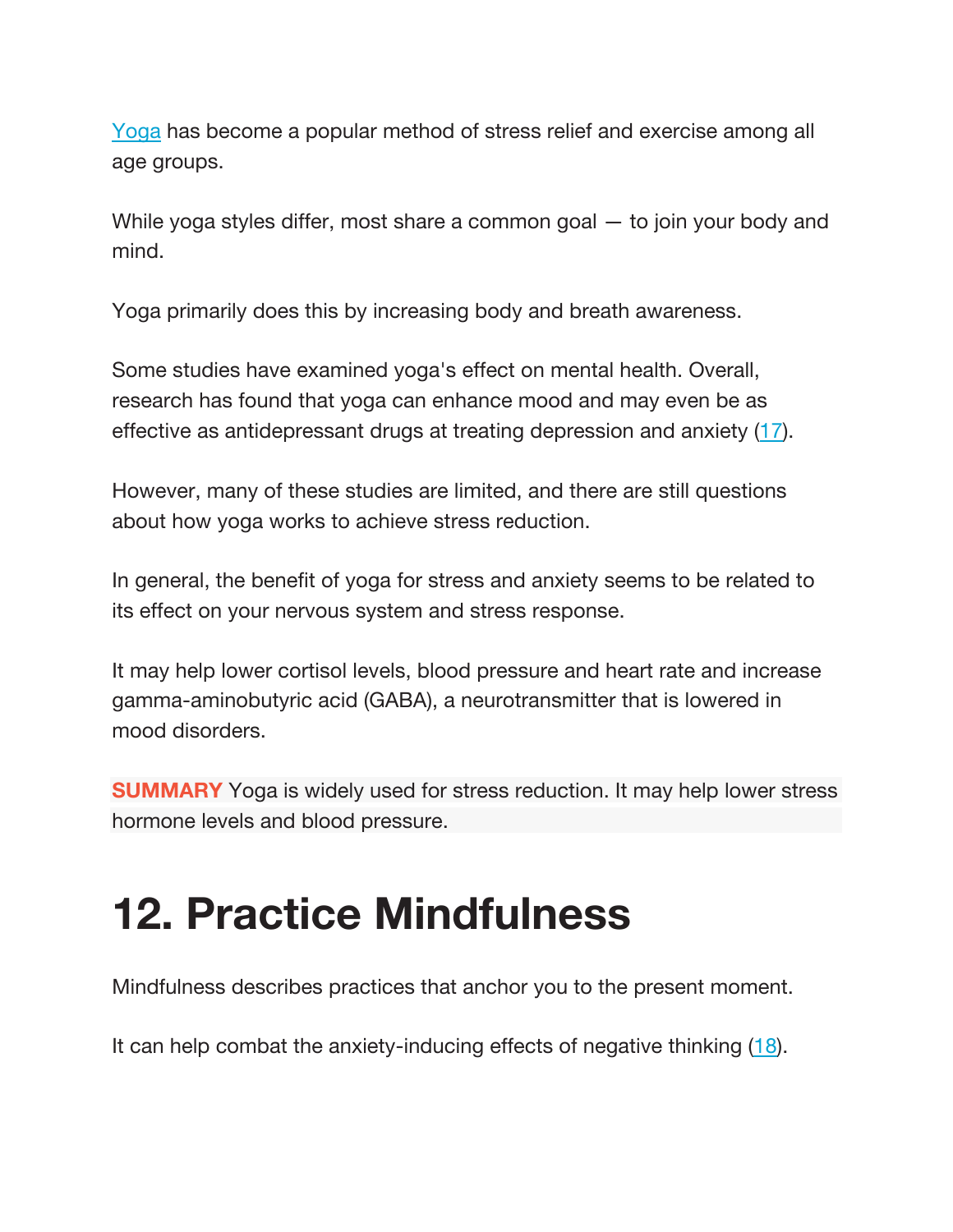There are several methods for increasing mindfulness, including mindfulnessbased cognitive therapy, mindfulness-based stress reduction, yoga and meditation.

A recent study in college students suggested that mindfulness may help increase self-esteem, which in turn lessens symptoms of anxiety and depression (18).

**SUMMARY** Mindfulness practices can help lower symptoms of anxiety and depression.

## **13. Cuddle**

Cuddling, kissing, hugging and sex can all help relieve stress (19, 20).

Positive physical contact can help release oxytocin and lower cortisol. This can help lower blood pressure and heart rate, both of which are physical symptoms of stress.

Interestingly, humans aren't the only animals who cuddle for stress relief. Chimpanzees also cuddle friends who are stressed (21).

**SUMMARY** Positive touch from cuddling, hugging, kissing and sex may help lower stress by releasing oxytocin and lowering blood pressure.

### **14. Listen to Soothing Music**

Listening to music can have a very relaxing effect on the body.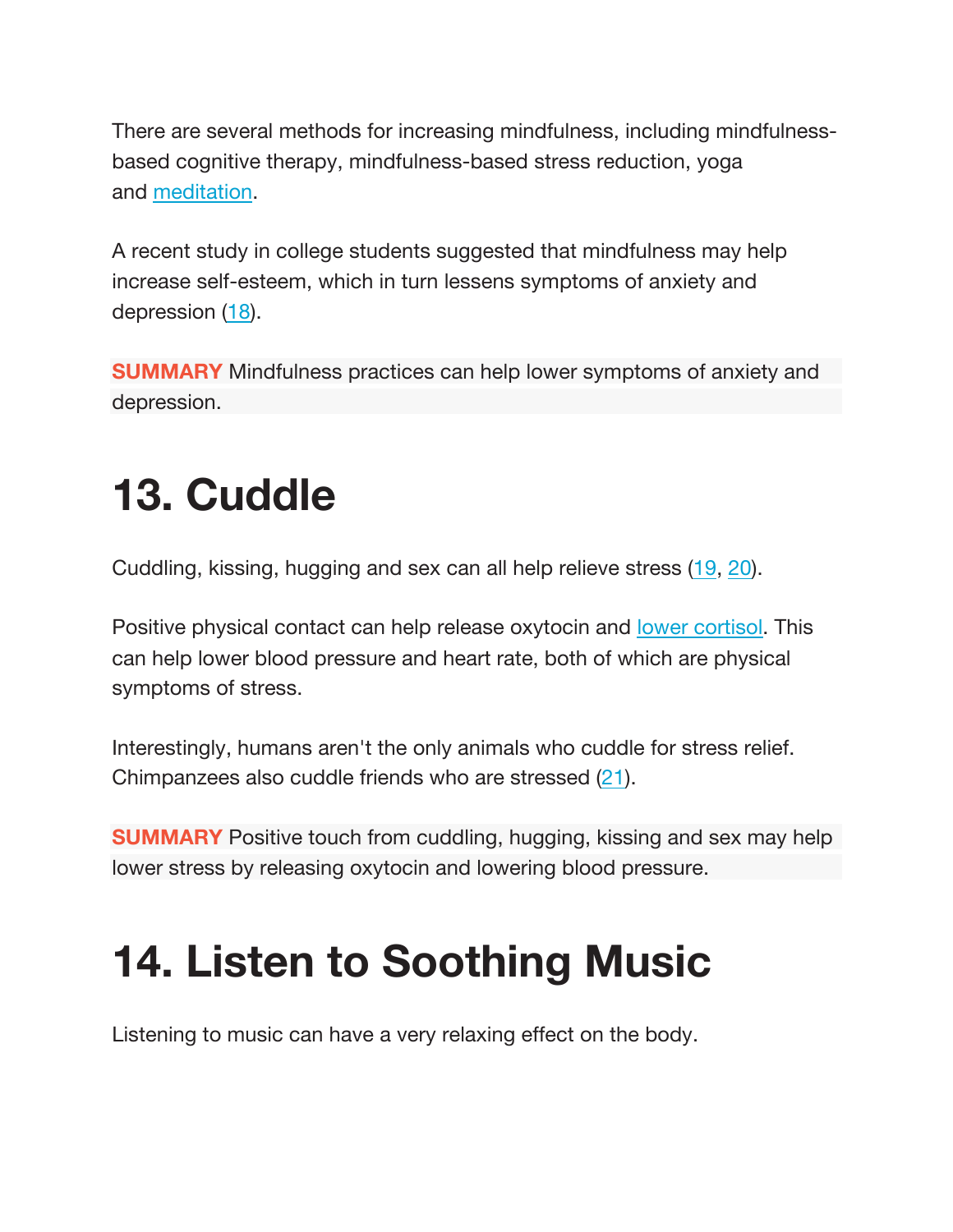Slow-paced instrumental music can induce the relaxation response by helping lower blood pressure and heart rate as well as stress hormones.

Some types of classical, Celtic, Native American and Indian music can be particularly soothing, but simply listening to the music you enjoy is effective too  $(22)$ .

Nature sounds can also be very calming. This is why they're often incorporated into relaxation and meditation music.

**SUMMARY** Listening to music you like can be a good way to relieve stress.

#### **15. Deep Breathing**

Mental stress activates your sympathetic nervous system, signaling your body to go into "fight-or-flight" mode.

During this reaction, stress hormones are released and you experience physical symptoms such as a faster heartbeat, quicker breathing and constricted blood vessels.

Deep breathing exercises can help activate your parasympathetic nervous system, which controls the relaxation response.

There are several types of deep breathing exercises, including diaphragmatic breathing, abdominal breathing, belly breathing and paced respiration.

The goal of deep breathing is to focus your awareness on your breath, making it slower and deeper. When you breathe in deeply through your nose, your lungs fully expand and your belly rises.

This helps slow your heart rate, allowing you to feel more peaceful.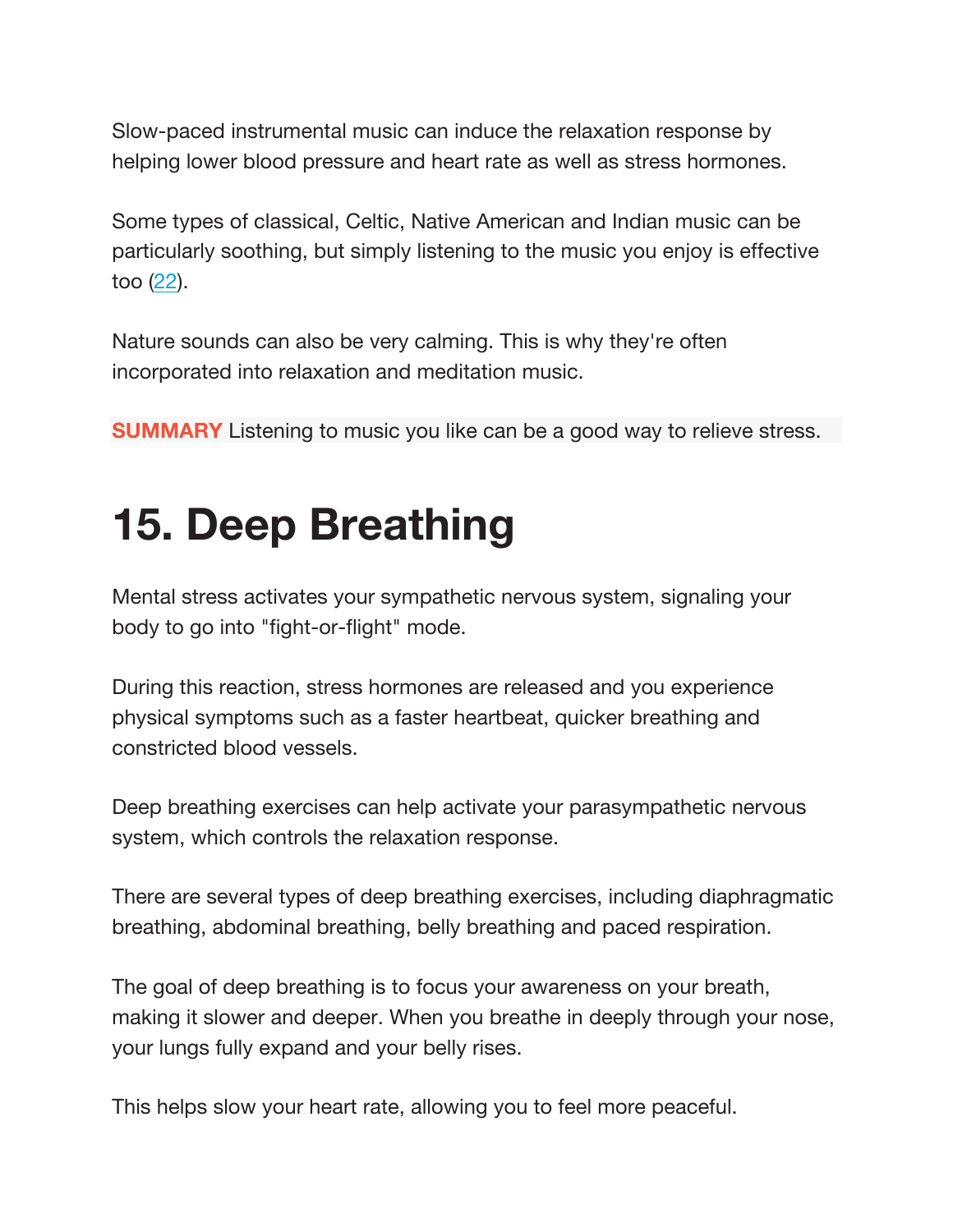This video explains how to practice diaphragmatic breathing.

**SUMMARY** Deep breathing activates the relaxation response. Multiple methods can help you learn how to breathe deeply.

## **16. Spend Time With Your Pet**

Having a pet may help reduce stress and improve your mood.

Interacting with pets may help release oxytocin, a brain chemical that promotes a positive mood (23).

Having a pet may also help relieve stress by giving you purpose, keeping you active and providing companionship — all qualities that help reduce anxiety.

**SUMMARY** Spending time with your pet is a relaxing, enjoyable way to reduce stress.

#### **The Bottom Line**

Although stress and anxiety may arise in your workplace and personal life, there are many simple ways to reduce the pressure you feel.

These tips often involve getting your mind away from the source of stress.

Exercise, mindfulness, music and physical intimacy can all work to relieve anxiety — and they will improve your overall work-life balance as well.

FEEDBACK: